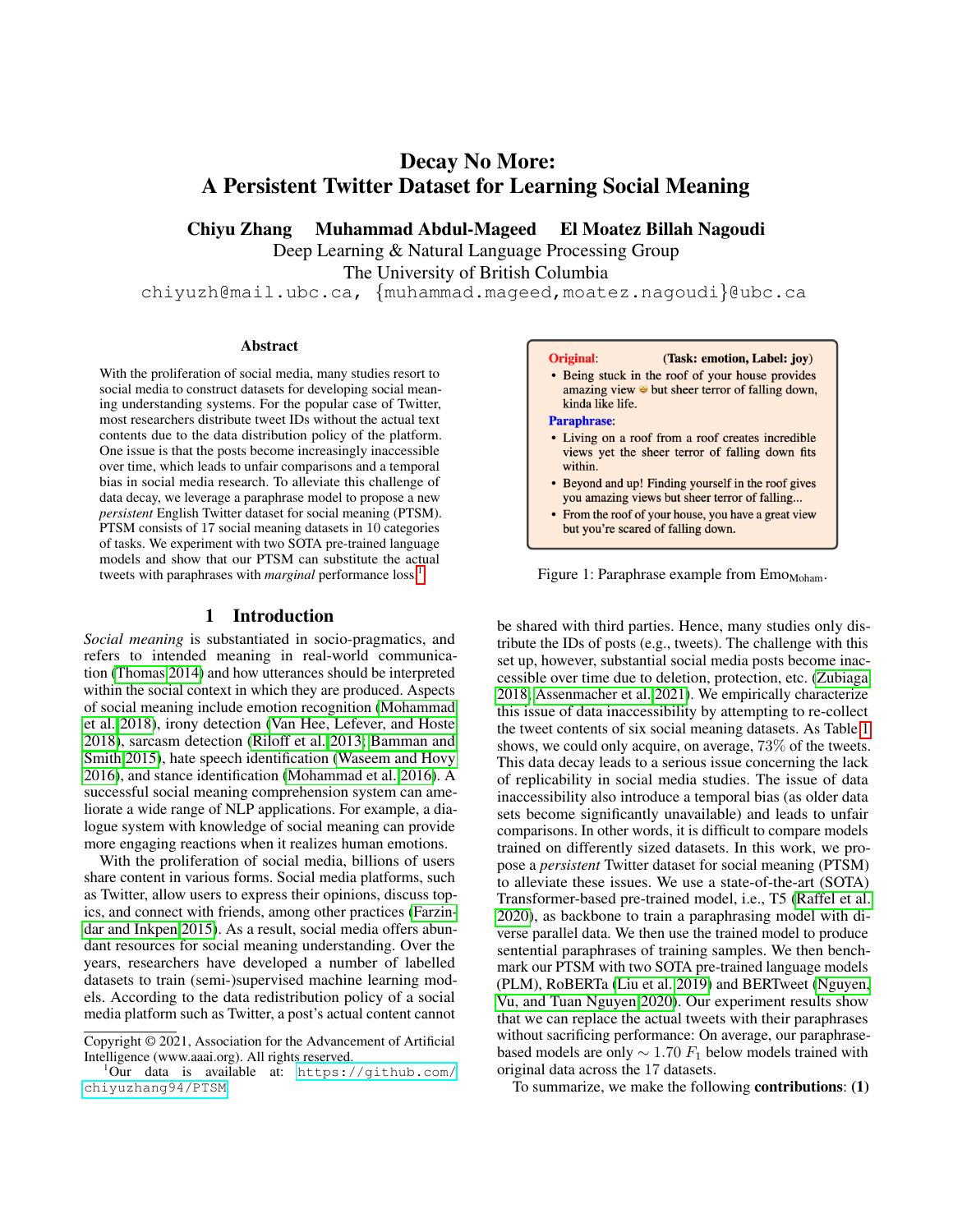We introduce PTSM, a persistent Twitter dataset for social meaning comprising 17 different datasets, whose accessibility is enhanced via paraphrasing. To the best of our knowledge, this is the first work to employ SOTA paraphrase methods to tackle occasional data decay for social media research. (2) We develop a Transformer-based model for paraphrasing social media data. (3) We benchmark our PTSM with two SOTA PLMs and demonstrate the promise of training tweet classifiers with paraphrases only.

<span id="page-1-0"></span>

|                                        | Prod. year | Orig.  | Retr. | Decay % |
|----------------------------------------|------------|--------|-------|---------|
| Riloff et al. (2013)                   | 2013       | 3.0K   | 1.8K  | 0.41    |
| Ptáček, Habernal, and Hong (2014)      | 2014       | 100.0K | 89.3K | 0.11    |
| Rajadesingan, Zafarani, and Liu (2015) | 2015       | 91.0K  | 51.6K | 0.43    |
| Bamman and Smith (2015)                | 2015       | 19.5K  | 14.8K | 0.34    |
| Waseem and Hovy (2016)                 | 2016       | 16.9K  | 10.9K | 0.36    |
| Rosenthal, Farra, and Nakov (2017)     | 2017       | 50.3K  | 48.2K | 0.04    |

Table 1: Issue of data inaccessibility. These six datasets were distributed by their authors via tweet IDs. Orig.: original size of each dataset. Retr.: data we successfully collected via Twitter API in November, 2020. Decay %: percentage of inaccessible tweets.

# 2 Related Work

Paraphrasing aims at rewriting or rephrasing a text while maintaining its original semantics. Most previous works introduce paraphrasing as a way to augment training data and hence alleviate data sparsity in machine learning models. To reduce the high degree of lexical variation, Petrović, Osborne, [and Lavrenko](#page-5-16) [\(2012\)](#page-5-16); [Li et al.](#page-5-17) [\(2016\)](#page-5-17) produce paraphrases of tweets by replacing words of original text with their synonyms based on WordNet and word embedding vector closeness. [Beddiar, Jahan, and Oussalah](#page-5-18) [\(2021\)](#page-5-18) introduce a backtranslation method to augment training data for hate speech detection. Different to the previous works, we utilize paraphrases to develop a tweet classifier without any subsequent use of the original tweets while training our downstream models. Our main objective is to tackle the data decay issue in machine learning of social media. For that, we offer a unified paraphrase dataset for training social meaning models that is directly comparable to original training data for a host of tasks. Our work has affinity to work aiming at facilitating meaningful model comparisons such as the general language understanding evaluation (GLUE) benchmark [\(Wang et al.](#page-5-19) [2019\)](#page-5-19) and SuperGLUE [\(Sarlin et al. 2020\)](#page-5-20), but we focus on availing training data that enable model building in the first place. [Barbieri et al.](#page-5-21) [\(2020\)](#page-5-21) introduce TweetEval, a benchmark for tweet classification evaluation, but they are not able to share more than 50K tweets per dataset due to Twitter distribution policies. Different to them, we are able to provide unlimited numbers of paraphrases for future research.

### 3 Persistent Dataset for Social Meaning

## 3.1 Social Meaning Datasets

We collect 17 datasets representing 10 different social meaning tasks, as follows: [2](#page-1-1)

<span id="page-1-3"></span>

| Task                    | <b>Classes</b>                   | Train | Dev  | <b>Test</b> | Total |
|-------------------------|----------------------------------|-------|------|-------------|-------|
| Crisis <sub>Oltea</sub> | {on-topic, off-topic, }          | 48.0K | 6.0K | 6.0K        | 60.0K |
| Emo <sub>Moham</sub>    | $\{$ anger, joy, opt., sad. $\}$ | 3.3K  | 374  | 1.4K        | 5.0K  |
| $Hate_{Bas}$            | {hateful, none}                  | 9.0K  | 1.0  | 3.0         | 13.0K |
| Hatewaseem              | {racism, sexism, none}           | 8.7K  | 1.1K | 1.1K        | 10.9K |
| Hate <sub>David</sub>   | {hate, offensive, neither}       | 19.8K | 2.5K | 2.5K        | 24.8K |
| Humor <sub>Potash</sub> | {humor, not humor}               | 11.3K | 660  | 749         | 12.7K |
| Humor <sub>Meaney</sub> | {humor, not humor}               | 8.0K  | 1.0K | 1.0K        | 10.0K |
| Irony <sub>Hee-A</sub>  | {ironic, not ironic}             | 3.5K  | 384  | 784         | 4.6K  |
| Irony <sub>Hee-B</sub>  | ${IC, SI, OL, NI}$               | 3.5K  | 384  | 784         | 4.6K  |
| Offense <sub>Zamp</sub> | {offensive, not offensive}       | 11.9K | 1.3K | 860         | 14.1K |
| Sarc <sub>Riloff</sub>  | {sarcastic, non-sarcastic}       | 1.4K  | 177  | 177         | 1.8K  |
| Sarc <sub>Ptacek</sub>  | sarcastic, non-sarcastic         | 71.4K | 8.9K | 8.9K        | 89.3K |
| Sarc <sub>Rajad</sub>   | {sarcastic, non-sarcastic}       | 41.3K | 5.2K | 5.2K        | 51.6K |
| Sarc <sub>Bam</sub>     | sarcastic, non-sarcastic}        | 11.9K | 1.5K | 1.5K        | 14.8K |
| Senti <sub>Rosen</sub>  | ${neg., neu., pos.}$             | 42.8K | 4.8K | 12.3K       | 59.8K |
| Senti <sub>Thel</sub>   | $\{neg, pos.\}$                  | 900   | 100  | 1.1K        | 2.1K  |
| Stance <sub>Moham</sub> | {against, favor, none}           | 2.6K  | 292  | 1.3K        | 4.2K  |

Table 2: Gold social meaning datasets. opt.:: Optimism, sad.: Sadness, IC: Ironic by clash, SI: Situational irony, OI: Other irony, NI: Non-ironic, neg.: Negative, Neu.: Neutral, pos.: Positive.

Crisis awareness. We use  $Crisis_{Oltea}$  [\(Olteanu et al.](#page-5-22) [2014\)](#page-5-22), a corpus for identifying whether a tweet is related to a given disaster or not.

**Emotion.** We utilize  $\text{Em}$ <sub>OMoham</sub>, introduced by [Mohammad](#page-5-1) [et al.](#page-5-1) [\(2018\)](#page-5-1), for emotion recognition. We use the version adapted in [Barbieri et al.](#page-5-21) [\(2020\)](#page-5-21).

Hateful and offensive language. We use  $Hate_{\text{Bas}}$  [\(Basile](#page-5-23) [et al. 2019\)](#page-5-23), Hate<sub>Waseem</sub> [\(Waseem and Hovy](#page-5-5) [2016\)](#page-5-5), Hate $_{\text{David}}$  [\(Davidson et al. 2017\)](#page-5-24), and Offense<sub>Zamp</sub> [\(Zampieri et al. 2019\)](#page-5-25).

Humor. We use the humor detection datasets HumorPotash [\(Potash, Romanov, and Rumshisky 2017\)](#page-5-26) and Humo $r_{\text{Measure}}$  [\(Meaney et al. 2021\)](#page-5-27).

**Irony.** We utilize  $Irony_{Hee-A}$  (irony detection) and  $Irony_{\text{Hee-B}}$  (irony type identification) from [Van Hee,](#page-5-2) [Lefever, and Hoste](#page-5-2) [\(2018\)](#page-5-2).

Sarcasm. We use four sarcasm datasets from Sarc<sub>Riloff</sub> [\(Riloff et al. 2013\)](#page-5-3), Sarc<sub>Ptacek</sub> (Ptáček, [Habernal, and Hong 2014\)](#page-5-13),  $Sarc_{\text{Rajad}}$  [\(Rajadesingan,](#page-5-14) [Zafarani, and Liu 2015\)](#page-5-14), and  $Sarc_{\text{Bam}}$  [\(Bamman and Smith](#page-5-4) [2015\)](#page-5-4).

Sentiment. We employ the three-way sentiment analysis dataset from  $Senti_{Rosen}$  [\(Rosenthal, Farra, and](#page-5-15) [Nakov 2017\)](#page-5-15) and a binary sentiment analysis dataset from Senti<sub>Thel</sub> [\(Thelwall, Buckley, and Paltoglou 2012\)](#page-5-28).

Stance. We use Stance<sub>Moham</sub>, a stance detection dataset from [Mohammad et al.](#page-5-6) [\(2016\)](#page-5-6). The task is to identify the position of a given tweet towards a target of interest.

Data Crawling and Preparation. We use the Twitter API<sup>[3](#page-1-2)</sup> to crawl datasets which are available only in tweet ID form. Before we paraphrase the data or use it in our various experiments, we normalize each tweet by replacing the user names and hyperlinks to the special tokens 'USER' and 'URL', respectively. This ensures our paraphrased dataset will never have any actual usernames or hyperlinks, thereby protecting user identity. For datasets collected based on hashtags by original authors, we also remove the seed hashtags from the original tweets. For datasets originally used in cross-

<span id="page-1-1"></span><sup>&</sup>lt;sup>2</sup>To facilitate reference, we give each dataset a name.

<span id="page-1-2"></span><sup>3</sup><https://developer.twitter.com/>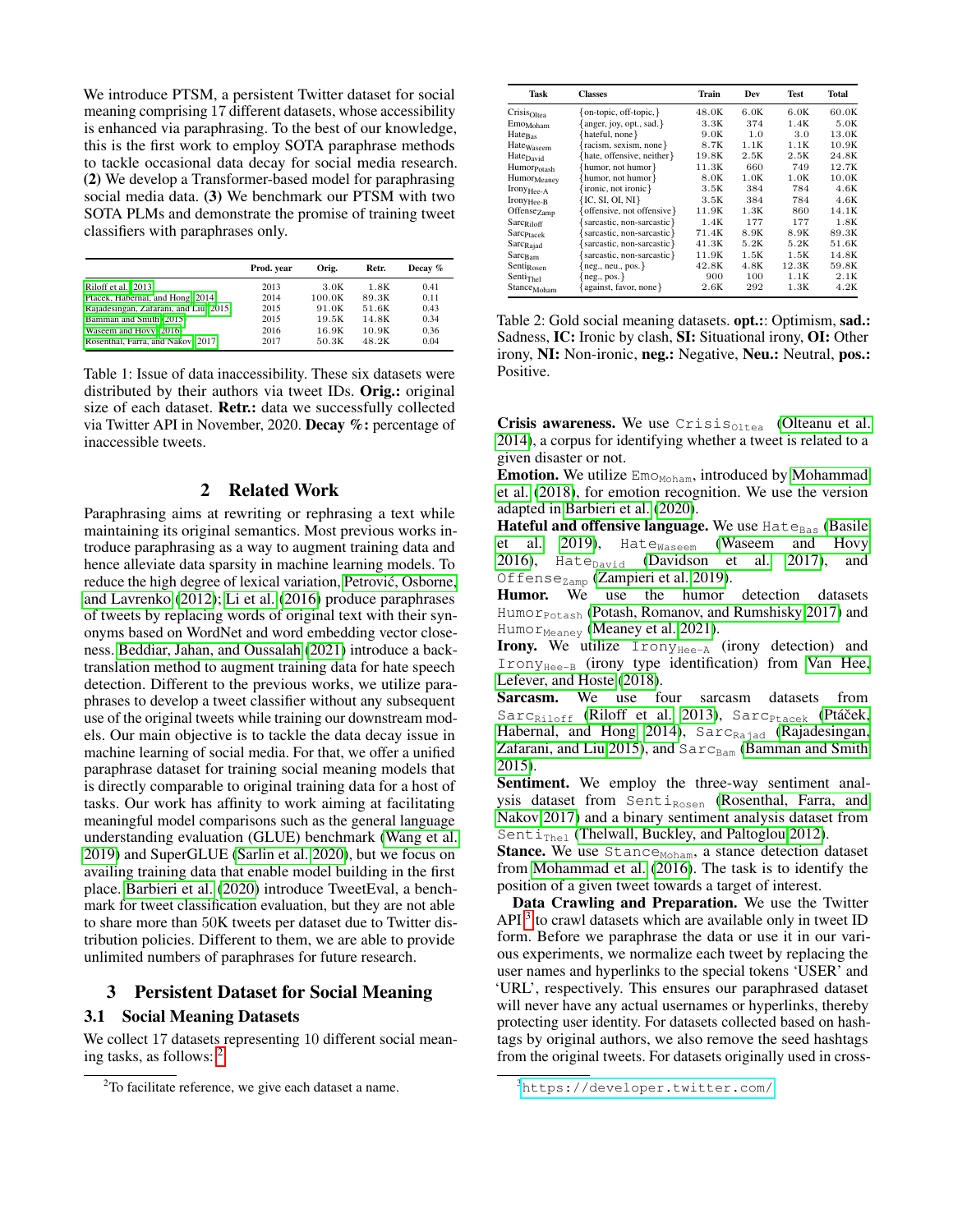validation, we acquire 80% Train, 10% Dev, and 10% Test via random splits. For datasets that had training and test splits but not development data, we split off 10% from training data into Dev. The splits of each dataset are presented in Table [2.](#page-1-3)

#### 3.2 Praphrase Model

In order to train our paraphrasing model, we collect four paraphrase datasets from PIT-2015 [\(Xu, Callison-Burch,](#page-5-29) [and Dolan 2015\)](#page-5-29), LanguageNet [\(Lan et al. 2017\)](#page-5-30), Opusparcus [\(Creutz 2018\)](#page-5-31), and Quora Question Pairs (QQP) [\(Iyer](#page-5-32) [et al. 2017\)](#page-5-32). We only keep sentence pairs with a high semantic similarity as follows: (1) For PIT-2015, we extract sentence pairs with semantic similarity labels of 5 and 4. (2) For LanguageNet, we keep sentence pairs obtained with similarity labels of 4, 5, and 6. (3) For Opusparcus, we take pairs whose similarity labels are 4. (4) For QQP, we extract sentence pairs with the 'duplicate' label. Table [3](#page-2-0) presents the data size of each corpus after filtering. We then merge all extracted samples (a total of 625, 097 pairs) and split them into Train, Dev, and Test (80%, 10%, and 10%).

<span id="page-2-0"></span>

| <b>Dataset</b> | Domain         | # of samples |
|----------------|----------------|--------------|
| PIT-2015       | Tweet          | 3.789        |
| LanguageNet    | Tweet          | 12,988       |
| Opusparcus     | Video subtitle | 462,846      |
| QQP            | Ouora          | 149,263      |
| Total          |                | 625,097      |

Table 3: Paraphrasing datasets.

For the modelling, we fine-tune a pre-trained  $T5_{Base}$  [\(Raffel](#page-5-10) [et al. 2020\)](#page-5-10) on the Train split for 20 epochs with a constant learning rate of 3e−4 and a maximal sequence length of 512. We evaluated the model on the Dev set at the end of each epoch and identified the best model (28.18 BLEU score).

### 3.3 Generating PTSM

We apply the trained paraphrasing model on the Train split of each of our 17 social meaning datasets, using top-p sam-pling [\(Holtzman et al. 2020\)](#page-5-33) with  $p = 0.95$  to generate 10 paraphrases for each gold sample. We then select paraphrases of a given tweet based on the following criteria: (i) To remove any 'paraphrases' that are just copies or near-duplicates of the original tweet, we use a simple tri-gram similarity method where we exclude any paraphrases whose similarity with the original tweet is  $> 0.95$ . (ii) To ensure that paraphrases are not totally different from the original tweets, we remove any generations whose tri-gram similarity with the original tweet  $= 0$ . (iii) We then sort the remaining paraphrases by their tri-gram similarities with the original tweet and descendingly add paraphrase into set  $P$ . To populate  $P$ , we proceed as follows: we loop over paraphrases one by one, calculating the similarity of each each other paraphrase in  $P$ . If the paraphrase is  $> 0.50$  similar to any item in P, we do not it add into P. Ultimately, each original tweet associates with a set of paraphrases P. This process results in a paraphrasing dataset Para-Train-Clean. We present example paraphrases in Figure [1](#page-0-1) and Table [5.](#page-3-0) We observe that the paraphrase model

fails to generate emojis since emojis are out-of-vocabulary for the original T5 model, but the model can preserve the overall semantics of the original tweet. To explore effect of the size of paraphrase data on the downstream tasks, we extract 1, 2, 4, and 5 paraphrases from Para-Train-Clean for each Train gold sample in each of our 17 tasks. We refer to the resulting datasets as Para1, Para2, Para4, and Para5. Although the main puprpose of this paper is to solve the data decay issue of training data, we also provide a paraphrase dataset for Dev and Test splits of each of our 17 social meaning datasets. For each Dev or Test gold sample, we extract one paraphrase sample. We refer to the resulting datasets as Para-Dev and Para-Test. Table [4](#page-2-1) shows the distribution of the resulting paraphrase datasets.[4](#page-2-2)

<span id="page-2-1"></span>

| Task                    | Para1 | Para2  | Para4  | Para5        | ParaD | ParaT |
|-------------------------|-------|--------|--------|--------------|-------|-------|
| Crisis <sub>Oltea</sub> | 48.0K | 86.8K  | 120.7K | 123.9K<br>í. | 6.0K  | 6.0K  |
| Emo <sub>Moham</sub>    | 3.3K  | 6.3K   | 10.9K  | 12.2K        | 374   | 1.4K  |
| Hate <sub>Bas</sub>     | 9.0K  | 17.6K  | 31.1K  | 35.1K        | 1.0   | 3.0   |
| Hatewaseem              | 8.7K  | 16.6K  | 28.3K  | 31.7K        | 1.1K  | 1.1K  |
| Hate <sub>David</sub>   | 19.8K | 38.2K  | 65.5K  | 73.4K        | 2.5K  | 2.5K  |
| Humor <sub>Potash</sub> | 11.3K | 21.8K  | 38.3K  | 44.0K        | 660   | 749   |
| Humor <sub>Meaney</sub> | 8.0K  | 15.7K  | 28.7K  | 33.0K        | 1.0K  | 1.0K  |
| $Irony_{Hee-A}$         | 3.5K  | 6.6K   | 11.4K  | 12.8K        | 384   | 784   |
| Irony <sub>Hee-B</sub>  | 3.5K  | 6.6K   | 11.5K  | 12.9K        | 384   | 784   |
| Offense <sub>Zamp</sub> | 11.9K | 23.0K  | 39.6K  | 44.3K        | 1.3K  | 860   |
| Sarc <sub>Riloff</sub>  | 1.4K  | 2.7K   | 4.6K   | 5.2K         | 177   | 177   |
| Sarc <sub>Ptacek</sub>  | 71.4K | 138.9K | 242.1K | 272.4K       | 8.9K  | 8.9K  |
| Sarc <sub>Rajad</sub>   | 41.3K | 78.3K  | 131.5K | 146.6K       | 5.2K  | 5.2K  |
| $Sarc_{Bam}$            | 11.9K | 22.4K  | 37.5K  | 41.6K        | 1.5K  | 1.5K  |
| Senti <sub>Rosen</sub>  | 42.8K | 84.3K  | 154.8K | 178.1K       | 4.8K  | 12.3K |
| Senti <sub>The1</sub>   | 900   | 1.7K   | 3.1K   | 3.5K         | 100   | 1.1K  |
| Stance <sub>Moham</sub> | 2.6K  | 4.7K   | 6.4K   | 6.6K         | 292   | 1.3K  |

Table 4: Distribution of PTSM. Paran indicates that the Train set with varying paraphrase size. ParaD: Para-Dev, ParaT: Para-Test.

### 4 Experiment and Result

#### 4.1 Implementation

We evaluate the quality of the 17 paraphrased Train datasets in Table [4](#page-2-1) via fine-tuning two Transformer-based pre-trained language models, i.e,  $RoBERTa<sub>Base</sub>$  [\(Liu et al. 2019\)](#page-5-11) and BERTweet<sub>Base</sub> [\(Nguyen, Vu, and Tuan Nguyen 2020\)](#page-5-12). We uti-lize the checkpoints released by Huggingface<sup>[5](#page-2-3)</sup>. For Crisis<sub>Oltea</sub> and Stance<sub>Moham</sub>, we append the topic term behind the post content, separate them by an '[SEP]' token, and set maximal sequence length to 72. For the rest of tasks, we set maximal sequence length to 64. For all the tasks, we pass the hidden state of '[CLS]' token from the last Transformer encoder layer through two feed-forward layers (a linear layer with a tanh activation function followed by another linear layer with a  $softmax$  activation function) to predict the classification label. Cross-Entropy is used to calculate the training loss. Following [Nguyen, Vu, and Tuan Nguyen](#page-5-12) [\(2020\)](#page-5-12), we use Adam with a peak learning rate of  $1e - 5$  and a weight decay of 0.01 to optimize the model and fine-tune each task for 20 epochs with early stopping ( $\textit{patience} = 5$  epochs). The training batch size is 32. We compare the model trained

<span id="page-2-2"></span><sup>&</sup>lt;sup>4</sup>Note that some samples may not have enough paraphrases to construct Para2, Para4, and Para5.

<span id="page-2-3"></span><sup>5</sup><https://huggingface.co/models>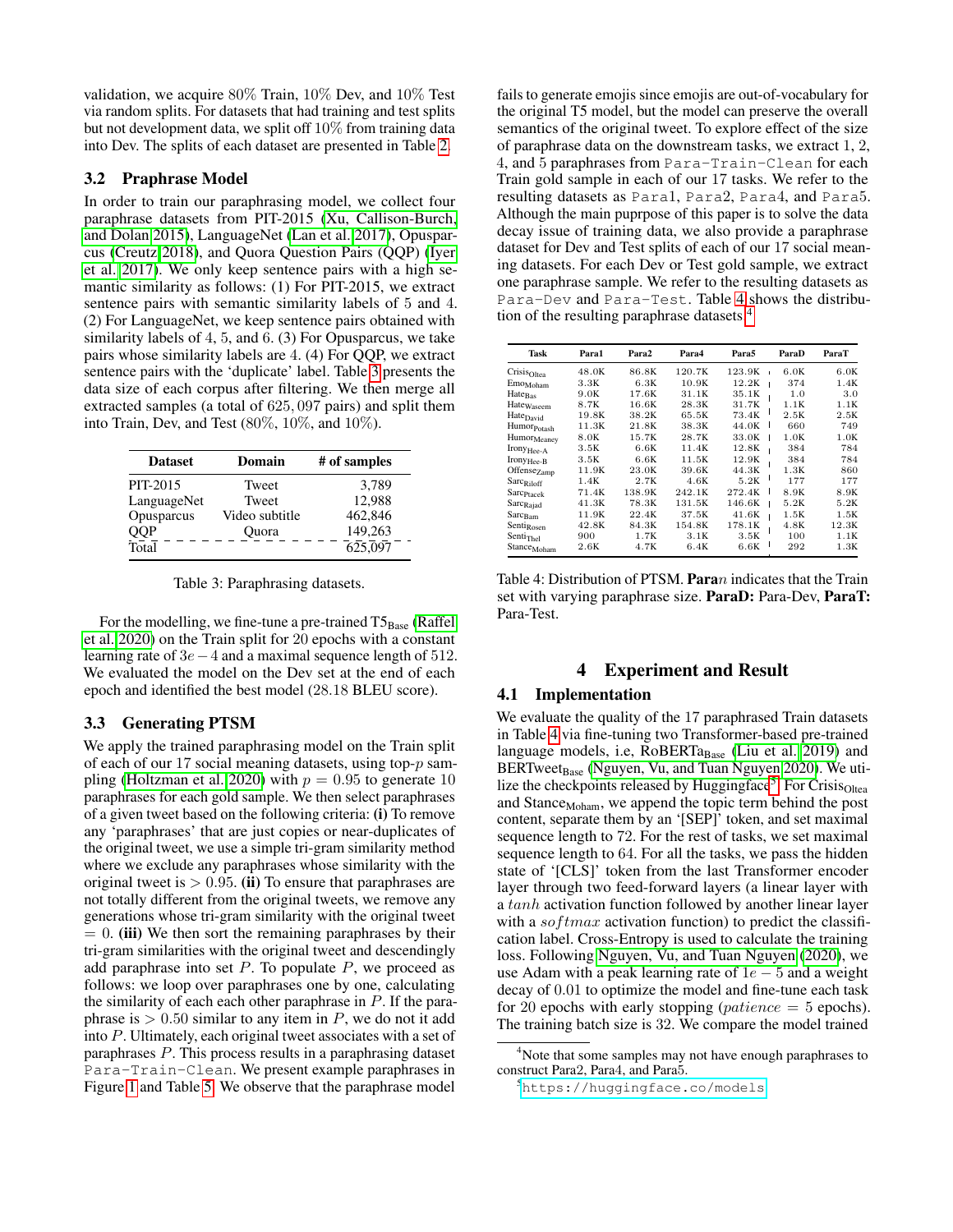<span id="page-3-0"></span>

| <b>Original Tweet</b>                                                           | Paraphrase                                                                                                                                                                                                                                          | Label   |  |  |
|---------------------------------------------------------------------------------|-----------------------------------------------------------------------------------------------------------------------------------------------------------------------------------------------------------------------------------------------------|---------|--|--|
|                                                                                 | You guys are horrible, avoid MMT<br>what I am doing is in my control, #AvoidMMT, you guys are terrifying                                                                                                                                            |         |  |  |
| USER but what I am doing is in my control,<br>#AvoidMMT, you guys are #terrible | You guys are #terrorist. I have used everything I have to do.                                                                                                                                                                                       |         |  |  |
|                                                                                 | You guys are awful, but I am going to stop doing it.                                                                                                                                                                                                |         |  |  |
|                                                                                 | The 46th wedding I've ruined. When I hit 50 I can retire. It's nice to see yo                                                                                                                                                                       |         |  |  |
| This is the 47th wedding I've ruined. When I hit 50 I can retire.               | Here's the 47th wedding I've ruined. If I'm old enough to go on the 40s I can get married.                                                                                                                                                          |         |  |  |
|                                                                                 | After a single wedding, I drew 47 weddings, and before I hit 50 I can retire"                                                                                                                                                                       |         |  |  |
| Sorry guys I have absolutely no idea                                            | Sorry to disturb you. I have absolutely no idea what time I'll be on cam tomorrow.                                                                                                                                                                  | sadness |  |  |
| what time i'll be on cam tomorrow but will keep you posted.                     | I have absolutely no idea what time I'll be on camera tomorrow but I'll keep you posted                                                                                                                                                             |         |  |  |
|                                                                                 | I'll buy you Dunkin' Donuts for \$5.                                                                                                                                                                                                                |         |  |  |
| Who wants to go with me to get my tattoo tomorrow?                              | Who wants to go with me for my tattoo tomorrow? I'll buy you a Dunkin' Donuts.                                                                                                                                                                      | neutral |  |  |
| I'll buy you Dunkin doughnuts                                                   | Who wants to go with me to get my tattoo tomorrow?                                                                                                                                                                                                  |         |  |  |
| USER May I suggest, that you have a meal that is made with                      | The day before class please eat beans, onions and garlic. Also see the videos<br>The Day Before Class. You should make that meal, (do you think).<br>If you can eat just the day before class, make a wonderful meal with garlic, onions and beans. |         |  |  |
|                                                                                 |                                                                                                                                                                                                                                                     |         |  |  |
| beans, onions & garlic, the day before class.                                   |                                                                                                                                                                                                                                                     |         |  |  |

Table 5: More examples of paraphrases in PTSM.

<span id="page-3-1"></span>

| <b>Task</b>          | <b>RoBERTa</b> |                |                |                    |                    |        |        | <b>BERTweet</b> |        |       |                |                |           |                |                |                    |        |                |
|----------------------|----------------|----------------|----------------|--------------------|--------------------|--------|--------|-----------------|--------|-------|----------------|----------------|-----------|----------------|----------------|--------------------|--------|----------------|
|                      | Gold           | P <sub>1</sub> | P <sub>2</sub> | <b>P4</b>          | P <sub>5</sub>     | $P1+G$ | $P2+G$ | $P4+G$          | $P5+G$ | Gold  | P1             | P <sub>2</sub> | <b>P4</b> | P <sub>5</sub> | $P1+G$         | $P2 + G$           | $P4+G$ | $P5+G$         |
| Crisis <sub>O</sub>  | 95.96          | 95.38          | 95.09          | 95.18              | 95.00              | 95.88  | 95.85  | 95.55           | 95.17  | 95.58 | 94.90          | 95.11          | 95.26     | 95.17          | 95.75          | 95.60              | 95.47  | 95.63          |
| $E$ mo <sub>M</sub>  | 77.61          | 76.29          | 77.16          | 77.02              | 76.59              | 78.54  | 77.65  | 78.82           | 78.54  | 80.37 | 77.61          | 78.06          | 77.66     | 78.62          | 80.71          | 80.29              | 78.91  | 79.56          |
| Hate <sub>B</sub>    | 49.74          | 44.70          | 46.48          | 45.81              | 47.89              | 48.78  | 47.99  | 48.26           | 48.21  | 56.51 | 54.01          | 52.41          | 51.71     | 52.04          | 54.88          | 54.53              | 53.01  | 51.89          |
| Hate <sub>W</sub>    | 56.84          | 54.22          | 55.00          | 54.89              | 54.92              | 56.64  | 56.67  | 56.17           | 55.46  | 57.07 | 55.33          | 55.41          | 59.33     | 55.90          | 56.42          | 56.87              | 56.10  | 56.14          |
| Hate <sub>D</sub>    | 77.03          | 75.14          | 73.79          | 74.43              | 75.20              | 75.81  | 75.57  | 74.66           | 74.66  | 77.57 | 75.11          | 75.75          | 74.35     | 75.08          | 77.21          | 74.70              | 76.00  | 75.97          |
| Humor <sub>P.</sub>  | 54.66          | 52.92          | 55.81          | 54.18              | 52.59              | 55.11  | 56.10  | 53.25           | 50.64  | 57.56 | 52.77          | 52.65          | 52.11     | 50.92          | 56.13          | 53.42              | 53.77  | 54.34          |
| $H$ umor $M$         | 92.61          | 90.96          | 92.25          | 91.20              | 91.96              | 91.59  | 92.08  | 92.45           | 91.57  | 94.21 | 93.31          | 93.30          | 93.76     | 92.67          | 93.95          | 94.00              | 93.57  | 94.16          |
| $Irony_{H-A}$        | 73.13          | 69.96          | 70.46          | 70.52              | 71.14              | 72.51  | 72.72  | 72.22           | 72.06  | 76.82 | 76.26          | 75.42          | 75.08     | 75.37          | 77.90          | 77.43              | 77.04  | 75.60          |
| $Irony_{H-B}$        | 51.56          | 46.23          | 48.52          | 46.92              | 45.31              | 50.54  | 49.20  | 49.79           | 47.17  | 56.84 | 47.89          | 51.18          | 49.98     | 51.78          | 56.24          | 56.45              | 50.72  | 55.63          |
| Offense <sub>Z</sub> | 80.67          | 77.49          | 80.22          | 80.18              | 79.41              | 80.39  | 80.20  | 80.77           | 79.94  | 79.74 | 77.63          | 78.89          | 79.29     | 80.15          | 78.39          | 78.56              | 79.47  | 79.32          |
| $Sarc_{\rm Ri}$      | 75.28          | 71.04          | 70.50          | 71.22              | 72.64              | 71.44  | 71.69  | 73.39           | 74.52  | 76.61 | 79.97          | 78.61          | 78.81     | 75.97          | 80.19          | 77.01              | 77.60  | 77.21          |
| Sarc <sub>P.</sub>   | 95.59          | 91.67          | 93.48          | 94.03              | 94.35              | 95.34  | 95.34  | 95.11           | 95.16  | 96.74 | 92.96          | 94.34          | 94.62     | 94.70          | 96.34          | 96.04              | 95.85  | 95.71          |
| $Sarc_{Ra}$          | 85.64          | 80.82          | 82.34          | 82.20              | 82.29              | 84.90  | 84.71  | 84.00           | 84.29  | 86.97 | 84.08          | 84.99          | 84.81     | 85.31          | 86.95          | 86.55              | 86.14  | 86.19          |
| $Sarc_{B}$           | 80.01          | 77.33          | 78.18          | 77.69              | 77.09              | 79.88  | 79.49  | 78.91           | 78.56  | 82.59 | 80.45          | 80.60          | 80.93     | 80.32          | 82.92          | 82.11              | 81.99  | 81.98          |
| Senti <sub>R</sub>   | 70.78          | 70.59          | 71.44          | 70.26              | 69.99              | 71.19  | 71.15  | 70.30           | 70.76  | 72.05 | 71.23          | 70.21          | 69.75     | 69.98          | 71.67          | 71.19              | 71.17  | 71.78          |
| Senti <sub>T</sub>   | 88.99          | 87.52          | 88.12          | 87.83              | 87.79              | 89.04  | 88.46  | 88.48           | 87.62  | 89.27 | 88.18          | 89.00          | 88.49     | 89.28          | 89.11          | 89.35              | 89.16  | 89.64          |
| Stance <sub>M.</sub> | 69.28          | 67.81          | 68.27          | 69.76              | 69.07              | 68.56  | 68.64  | 68.44           | 67.54  | 69.11 | 67.30          | 67.92          | 66.96     | 66.76          | 69.12          | 69.83              | 68.11  | 66.74          |
| Average              | 75.02          | 72.36          | 73.36          | $\overline{73.14}$ | $\overline{73.13}$ | 74.48  | 74.33  | 74.15           | 73.64  | 76.80 | $\sqrt{74.65}$ | 74.93          | 74.88     | 74.71          | $\sqrt{76.70}$ | $\overline{76.11}$ | 75.53  | $\sqrt{75.73}$ |

Table 6: Benchmarking PTSM. Gold denotes a model fine-tuned with downstream, original Train data. Pn indicates that the model is trained on Paran training set.  $\mathbf{P}_{n+G}$  indicates that the model is trained on the combination of Paran and original gold training set. Bold denotes the best result for each task under each group of settings. Underscore indicates that the model outperforms the corresponding baseline that is fine-tuned on gold Train set.

on PTSM to ones fine-tuned on the original gold Train set with the same hyper-parameters. We run three times with random seeds for all downstream fine-tuning, *reporting the average of these three runs*. All downstream task models are fine-tuned on an Nvidia V100 GPUs (32G). For individual task, we typically identify the best model on each respective Dev set and evaluate its performance on blind Test. We present the average Test macro-averaged  $F_1$  over the three runs as mentioned, and introduce a global metric averaging the macro- $F_1$  scores over the 17 datasets.

# 4.2 Results

We use our PTSM to investigate the viability of using paraphrased training data instead of gold training sets. We finetune PLMs on the PTSM Train sets with varying paraphrase sizes (referred to as  $P_n$  in Table [6\)](#page-3-1) but evaluate on the original Dev and Test sets for all of the individual tasks. As Table [6](#page-3-1) shows, although none of our paraphrase-based models exceed the corresponding baseline model that is

fine-tuned on gold (i.e., original) Train sets in term of average  $F_1$ , the paraphrase-based models either slightly exceeds or approaches performance of the gold models on individual datasets. Regarding the effect of paraphrase data size, we find P2 Train to perform best both for RoBERTa and BERTweet models as compared to other amounts of paraphrase data. This shows that while doubling paraphrase data size is useful, more paraphrases do not help the models. RoBERTa-P2 (the best setting of paraphrase-based RoBERTa fine-tuning) obtains an average  $F_1$  of 73.36, which is 1.66 less than RoBERTa-Gold (while outperforming the latter on Humor<sub>Potash-17</sub> and Senti<sub>Rosen-17</sub>). BERTweet-P2 (the best setting of paraphrase-based BERTweet fine-tuning) underperforms BERTweet-Gold with 1.87 average  $F_1$  (i.e., 74.93). We also observe our BERTweet-P1 model achieves a sizable improvement of 3.36  $F_1$  on Sarc<sub>Riloff</sub> over the gold model. These findings demonstrate that (i) we can replace social gold data (which can become increasingly *inaccessible* over time) with paraphrase datasets (which are *persistent*) (ii) without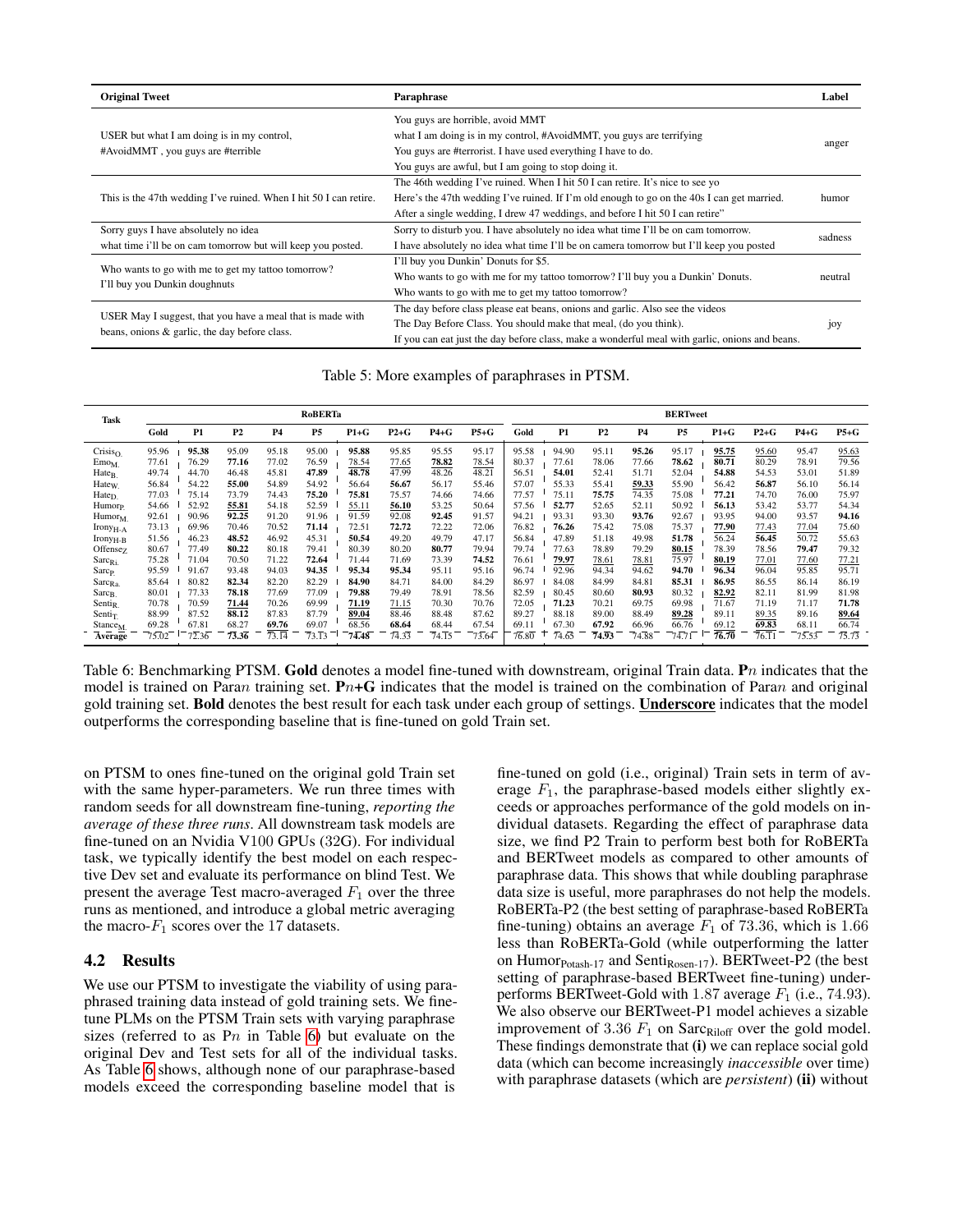sacrificing much performance. In addition, we also fine-tune PLMs on the combination of gold Train and our paraphrase Train sets (referred to as  $Pn+G$  in Table [6\)](#page-3-1), but find average  $F_1$  scores of our models to still remain below the models fine-tuned on gold data only. We hypothesize that one limitation of our paraphrased Train sets is the lack of emojis. However, analyzing presence of emoji contents for each of the datasets, we find that our paraphrase-based models are able to acquire comparable performance to models trained with original datasets that do not employ any emojis (e.g., none of the training samples of Senti $_{\text{Rosen-17}}$ , Senti $_{\text{Thel}}$ , and Stance<sub>Moham</sub> uses emojis). To further investigate the issue, we fine-tune PLMs on a version of the gold Train set after removing emojis. Here, we observe a slight degradation of performance: RoBERTa and BERTweet each obtains an average  $F_1$  of 74.70 and 76.49, respectively (see Tabel [7\)](#page-4-0). These findings reflect the effect of emoji symbols on social meaning detection. This suggests we can enhance our paraphrase data by inserting the same emojis as original data. We cast this as future work.

<span id="page-4-0"></span>

| Task                     |          | <b>RoBERTa</b> | <b>BERTweet</b> |          |  |  |
|--------------------------|----------|----------------|-----------------|----------|--|--|
|                          | Original | RM emoji       | Original        | RM emoji |  |  |
| Crisis <sub>Oltea</sub>  | 95.96    | 95.88          | 95.58           | 95.70    |  |  |
| Emo <sub>Moham</sub>     | 77.61    | 77.37          | 80.37           | 79.77    |  |  |
| Hate <sub>Bas</sub>      | 49.74    | 49.19          | 56.51           | 55.03    |  |  |
| Hate <sub>Waseem</sub>   | 56.84    | 56.37          | 57.07           | 56.93    |  |  |
| Hate <sub>David</sub>    | 77.03    | 77.19          | 77.57           | 77.46    |  |  |
| Humor <sub>Potash</sub>  | 54.66    | 54.60          | 57.56           | 54.47    |  |  |
| Humor <sub>Meaney</sub>  | 92.61    | 92.38          | 94.21           | 94.63    |  |  |
| Irony <sub>Hee-A</sub>   | 73.13    | 72.59          | 76.82           | 76.97    |  |  |
| Irony <sub>Hee-B</sub>   | 51.56    | 52.49          | 56.84           | 56.80    |  |  |
| Offense <sub>-Zamp</sub> | 80.67    | 79.38          | 79.74           | 79.98    |  |  |
| Sarc <sub>Riloff</sub>   | 75.28    | 72.35          | 76.61           | 79.60    |  |  |
| Sarc <sub>Ptacek</sub>   | 95.59    | 95.73          | 96.74           | 96.45    |  |  |
| Sarc <sub>Rajad</sub>    | 85.64    | 85.35          | 86.97           | 86.93    |  |  |
| Sarc <sub>Bam</sub>      | 80.01    | 79.02          | 82.59           | 82.38    |  |  |
| Senti <sub>Rosen</sub>   | 70.78    | 70.44          | 72.05           | 71.56    |  |  |
| Senti <sub>Thel</sub>    | 88.99    | 89.94          | 89.27           | 89.13    |  |  |
| Stance <sub>Moham</sub>  | 69.28    | 69.64          | 69.11           | 66.54    |  |  |
| Average                  | 75.02    | 74.70          | $\sqrt{76.80}$  | 76.49    |  |  |
|                          |          |                |                 |          |  |  |

Table 7: Effect of emojis in Train. Original indicates the original gold Train set. RM emoji indicates the gold Train set after removing emojis.

Our experiments show that performance of a model trained on PTSM is on par with that of a model trained on gold data. Further, we investigate a scenario where we do not have access to any gold data for development nor test sets. In other words, we evaluate model performance on paraphrased Dev and Test sets under both gold and paraphrased training settings. We do so by fine-tuning RoBERTa on gold and  $Pn$ Train sets, using Para-Dev to identify the best model and testing on blind Para-Test. Regardless of the source of training data (gold or paraphrased), we find that models incur a significant performance drop as Table [8](#page-4-1) shows. That is, models evaluated on Para-Test drop  $7.98 F_1$  points (gold-trained model) and  $4.84 \tF_1$  points (best paraphrase-trained models) as compared to their respective counterparts evaluated on gold Test. We note that the scenario of no gold test data is not realistic, since it is usually fine to release gold test dataset (much less than 50K data points in most cases).

<span id="page-4-1"></span>

| Task                     | Gold       | P1    | P2    | P4    | Р5    |
|--------------------------|------------|-------|-------|-------|-------|
| Crisis <sub>Oltea</sub>  | 89.67      | 91.87 | 92.04 | 92.11 | 91.92 |
| Emo <sub>Moham</sub>     | 63.40      | 63.64 | 65.25 | 65.35 | 64.36 |
| Hate <sub>Bas</sub>      | 60.83      | 54.19 | 56.85 | 55.82 | 55.85 |
| Hate <sub>Waseem</sub>   | 48.90      | 52.62 | 52.75 | 52.49 | 53.14 |
| Hate <sub>David</sub>    | 58.43      | 66.40 | 67.63 | 66.07 | 67.72 |
| Humor <sub>Potash</sub>  | 54.34<br>ı | 53.39 | 52.42 | 49.58 | 49.94 |
| Humor <sub>Meaney</sub>  | 82.89      | 83.92 | 83.78 | 83.17 | 82.82 |
| Irony <sub>Hee-A</sub>   | 63.89      | 66.07 | 66.27 | 67.41 | 66.19 |
| Irony <sub>Hee-B</sub>   | 40.97      | 39.09 | 42.43 | 42.02 | 41.74 |
| Offense <sub>-Zamp</sub> | 73.95      | 72.63 | 73.08 | 74.18 | 74.18 |
| Sarc <sub>Riloff</sub>   | 64.37      | 66.94 | 66.17 | 68.38 | 67.88 |
| Sarc <sub>Ptacek</sub>   | ı<br>83.11 | 85.80 | 88.00 | 89.20 | 89.54 |
| Sarc <sub>Rajad</sub>    | 73.46<br>ı | 74.85 | 74.44 | 75.21 | 74.87 |
| Sarc <sub>Bam</sub>      | 71.03      | 72.38 | 73.17 | 72.91 | 73.52 |
| Senti <sub>Rosen</sub>   | 64.24      | 63.62 | 64.29 | 64.47 | 65.28 |
| Senti <sub>Thel</sub>    | 84.10      | 83.37 | 83.64 | 84.85 | 83.22 |
| Stance <sub>Moham</sub>  | 62.08      | 62.74 | 62.56 | 63.01 | 62.69 |
| Average                  | 67.04<br>Ť | 67.85 | 68.52 | 68.60 | 68.52 |
|                          |            |       |       |       |       |

Table 8: Testing on Para-Test. Gold denotes a model finetuned with downstream, original Train data.  $\mathbf{P}n$  indicates that the model is trained on Paran training set.

# 5 Conclusion and Limitations

Motivated by the issue of decay of social media data, we proposed simple paraphrasing as employed in our PTSM data as a way to avail training datasets for learning social meaning. We fine-tune a T5 model on diverse paraphrasing dataset and utilize the trained model to generate paraphrases of original social meaning Train sets. Through experimental results, we show that we can substitute the actual tweets with their paraphrases while incurring a marginal performance loss. Due to the closed vocabulary of T5, our paraphrasing model cannot generate emojis (even though these can be useful for social meaning detection). We can rectify this by simple post-processing in future work. Another possible limitation of our work is that we use a simple tri-gram similarity method to measure similarity between an actual tweet and its paraphrases. A more sophisticated method may enhance our resulting paraphrase data and hence possibly improve downstream model performance; we will explore this in the future.

#### Ethical Considerations

PTSM is collected from publicly available sources and aims at availing resources for training NLP models without need for original user data, which could be a step forward toward protecting privacy. Following Twitter policy, all the data we used for model training are anonymous. We also notice the annotation bias existing in the original datasets  $(e.g., Hate_{Waseem}).$ 

### Acknowledgements

We gratefully acknowledge support from the Natural Sciences and Engineering Research Council of Canada (NSERC; RGPIN-2018-04267), the Social Sciences and Humanities Research Council of Canada (SSHRC; 435-2018-0576; 895- 2021-1008), Compute Canada, and UBC ARC-Sockeye.<sup>[6](#page-4-2)</sup>

<span id="page-4-2"></span><sup>6</sup> <https://arc.ubc.ca/ubc-arc-sockeye>